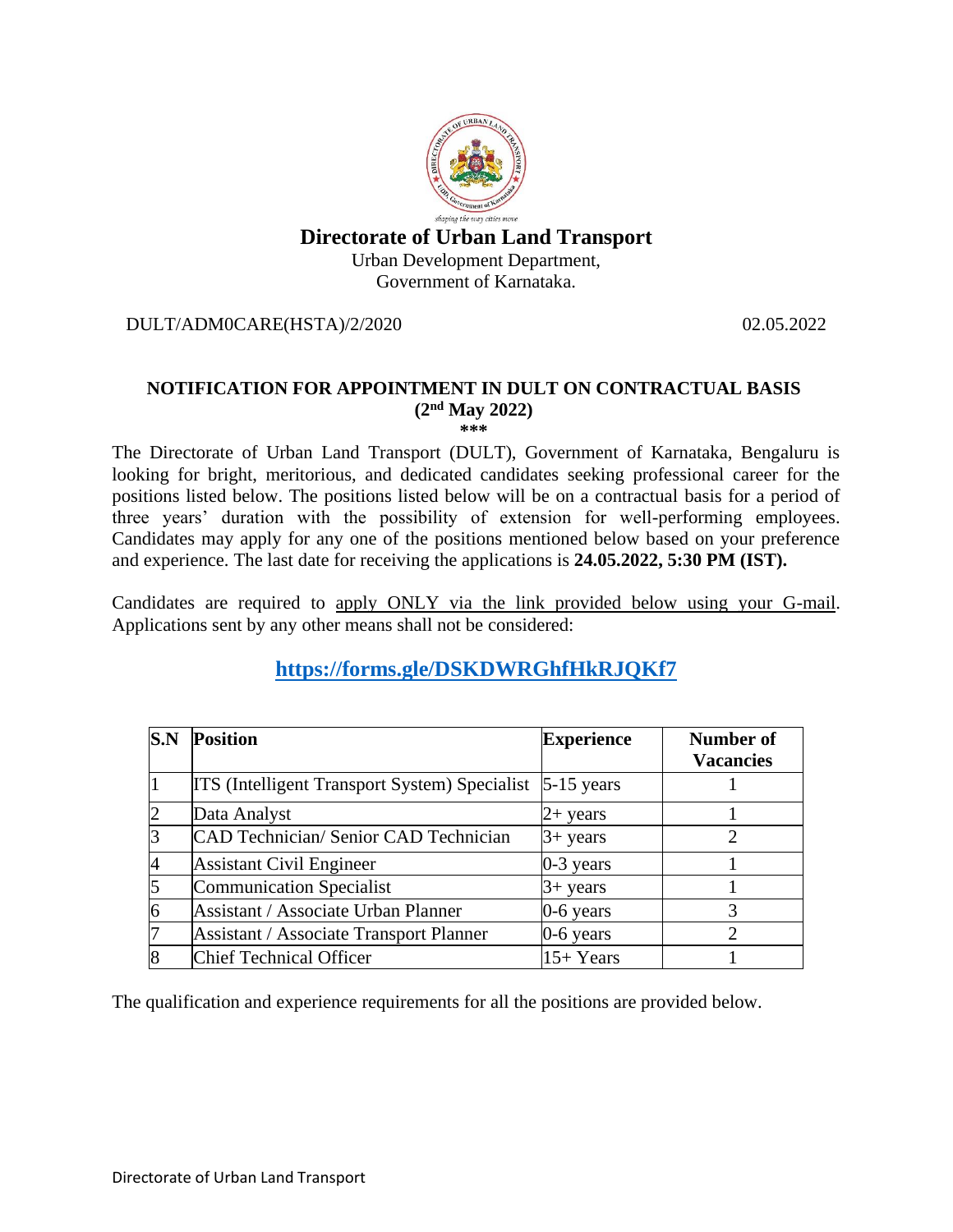# **1. ITS (Intelligent Transport System) Specialist (5-15 years' experience)**

DULT is looking for a motivated and highly qualified engineer with strong ITS experience to work on Intelligent Transport System projects.

## **Key Responsibilities:**

- Responsible for managing and monitoring of design, operation, and maintenance of the on-going ITS projects of the organization.
- Troubleshoot and provide technical solutions for the issues identified in the ITS systems.
- Coordinate with the stakeholders including various Government departments and public.
- Prepare technical articles, presentations, other knowledge products and documentation materials.
- Travel within the state for site visits and consultations as and when needed
- Any other responsibilities assigned by reporting officer

#### **Requirements:**

- Bachelor's degree or above from an accredited university or college in Electronics Engineering, Telecommunication Engineering, Instrumentation Technology, Computer Science, Information Technology or equivalent
- Relevant work experience in AVLS, AFCS, Adaptive Traffic Signal Control Systems, vehicle sensing technologies, automated parking management systems, toll management systems, ANPR, server management for above applications, development of APIs, communication systems, Network Management System, etc.
- Ability to communicate in Kannada/ Japanese language is desirable.

# **2. Data Analyst (2+ years' experience)**

DULT is looking for a motivated data analyst with strong skills in analytical problem-solving skills to work with its policy, research, and innovation team in supporting development of sustainable urban transport projects.

#### **Key Responsibilities:**

- Data extraction and representation
- Develop insightful solutions through data analytics to help in planning.
- Provide expertise and translate project needs to design and develop tools, techniques, metrics, and dashboards for insights and data visualization.
- Apply machine learning to solve real life problems.
- Developing and maintaining databases, data systems reorganizing data in a readable format

#### **Requirements:**

- A bachelor's / master's degree in science/engineering/statistics/management with emphasis on data analytics
- Proven working experience in data analysis
- Strong mathematical skills to help collect, measure, organize and analyse data
- Proficiency in statistics and statistical software like SPSS, SAS, R, Advanced Excel
- Knowledge of programming languages like SQL, Oracle, R, MATLAB, and Python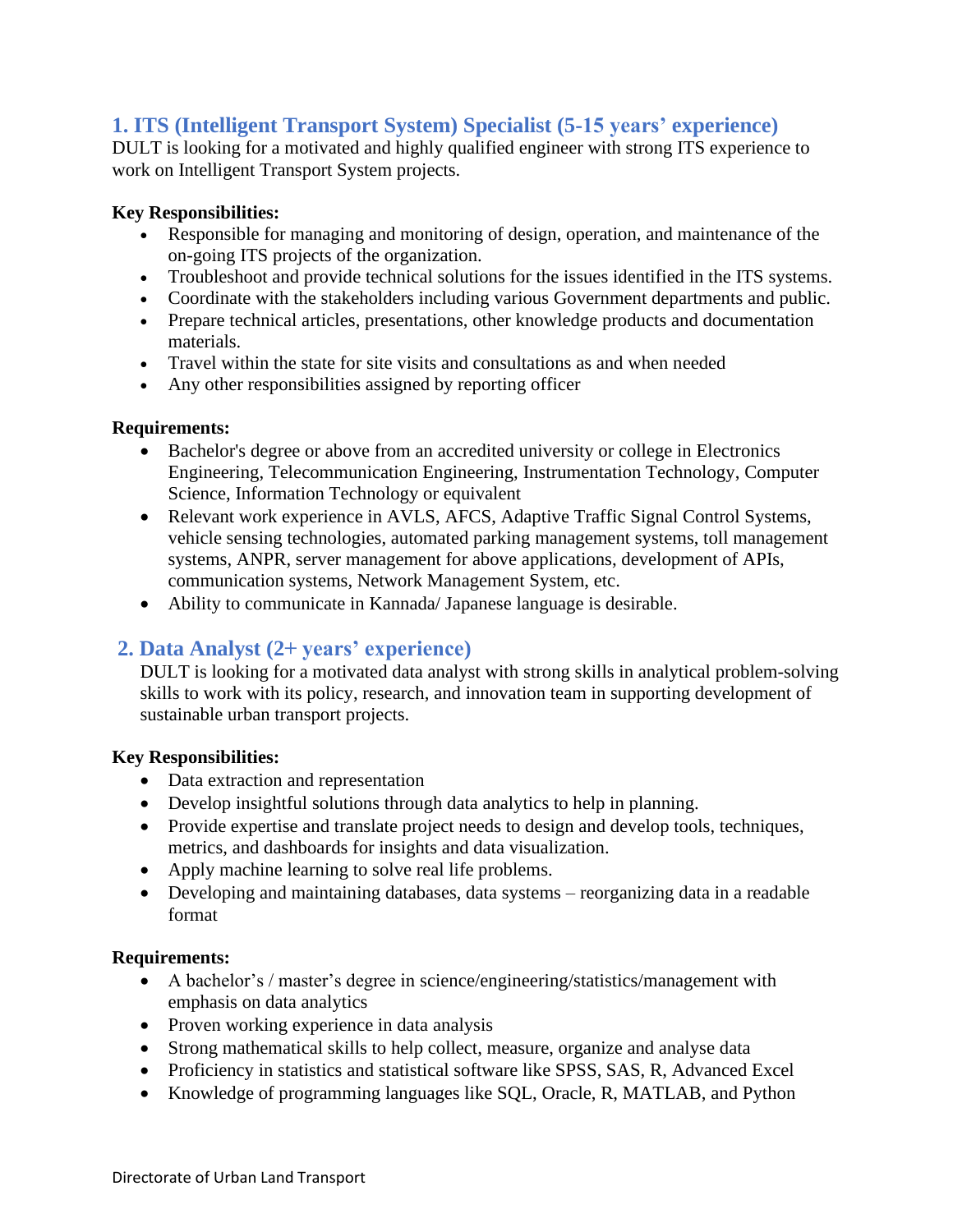- Technical proficiency regarding database design development, data models, techniques for data mining, and segmentation.
- Knowledge of data visualization software like Tableau,
- Attention to detail and proficiency in removing corrupted data and fixing coding errors and related problems
- Adept at queries, writing reports, and making presentations
- Ability to communicate in Kannada language is desirable.

# **3. CAD Technician/ Senior CAD Technician (3+ years' experience)**

DULT is looking for a motivated person to work on supporting transport planners and urban planners in the development of sustainable urban transport projects.

## **Key Responsibilities:**

- Perform dimensional and routine calculations required for the preparation of drawings
- Checks layout and drawings for accuracy, relationship of one part to another, and relation of various parts to the whole drawing and Ability for self-checking & correction of work
- Ability to work independently with low to medium supervision
- Generate high quality drawings of urban road's proposals
- Managing workloads, resourcing projects and ability to prioritize deliverables
- Complete tasks received from Urban/Transport Planner / Designer in consultation with Sr. CAD Specialists
- Maintaining records and archives to company standards
- Graphically translate verbal and visual instructions into working drawings
- Knowledge in Kannada language is desirable.

## **Requirements:**

- Diploma or higher in Civil Engineering or relevant field
- $>3$  years of professional experience in preparing CAD drawings for major Urban infrastructure like Urban Road / Land transport projects
- Should have excellent working knowledge with the latest AutoCAD version, especially the use of x-refs, blocks, layers, dimension, texts and well conversant in drawing standards and procedures
- Should have performed complex drafting assignments using CADD like; general arrangement drawings, plan, profile, section, layouts, setting out, road junctions, road marking and signage drawings
- Fluent in written and spoken English is essential
- Ability to communicate in Kannada language is desirable.

# **4. Assistant Civil Engineer (0-3 years' experience)**

DULT is looking for a civil engineer to work with people from diverse backgrounds, government/ private organizations, and neighborhood communities.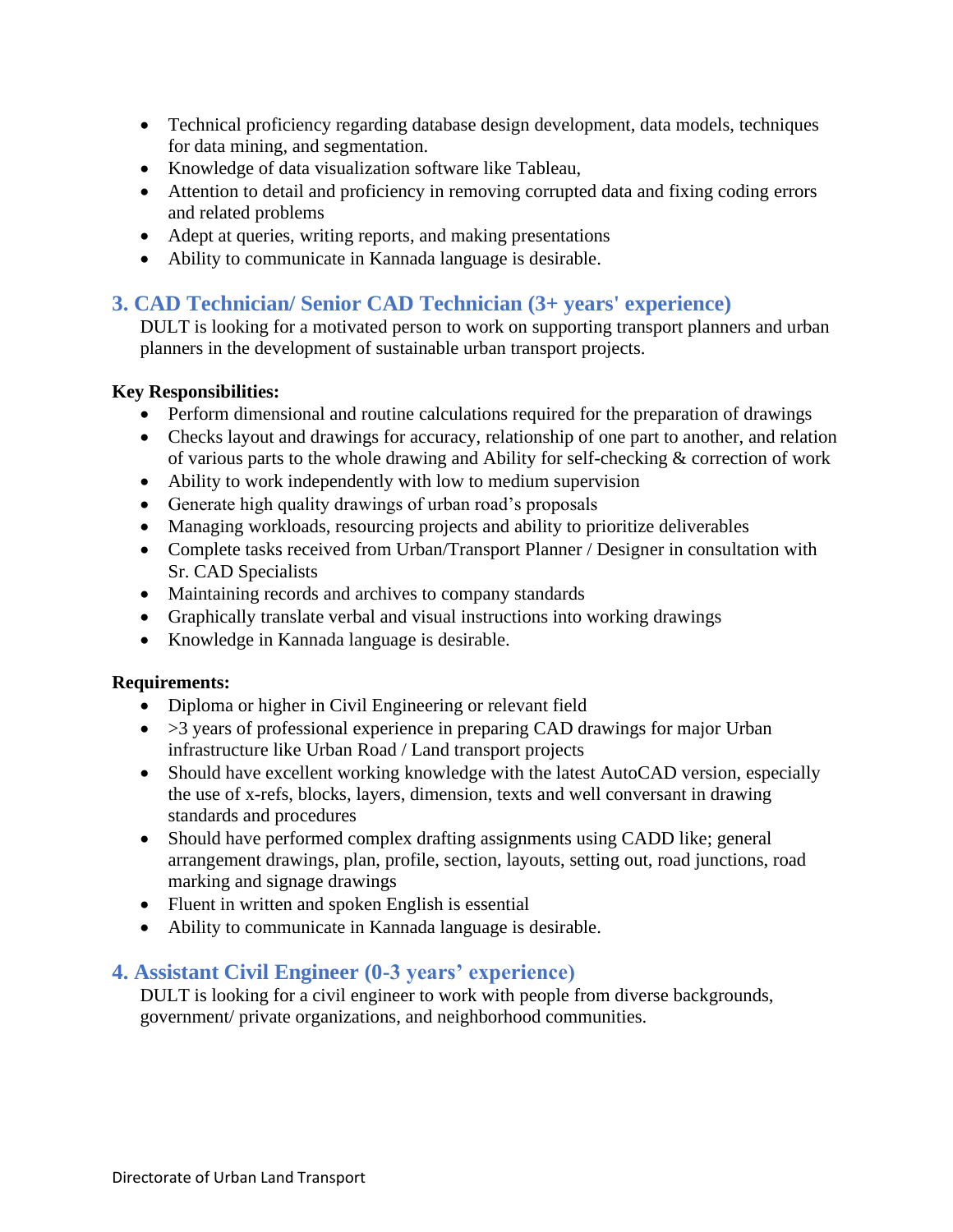## **Key Responsibilities:**

- Perform civil engineering calculations, prepare material requisitions, service requisitions, technical specifications and quantity take-offs and provide input for design drawings during all phases of projects.
- Compute project cost estimates.
- Shall participate in conceptual studies, proposals.
- Perform required site visits to ensure quality compliance.
- Other activities assigned by the reporting officer

#### **Requirements:**

- B.E/B. Tech degree in Civil Engineering from an institute of repute.
- Fluency in written and spoken English is essential
- 0-3 years of relevant full time work experience, preferably in urban transport sector.
- Should have knowledge of reading civil drawings, proof checking of drawings as per relevant IRCs or other relevant standards, preparation of small building/floor plans, preparation and checking of cost estimates
- Shall be able to work with minimal supervision
- Ability to communicate in Kannada language is desirable.

# **5. Communication Specialist (3+ years' experience)**

DULT is looking for a transport / urban planner with excellent communication skills to work for its communications team. At DULT, you will unleash your potential working with people from diverse backgrounds, government/ private organizations, and neighborhood communities.

#### **Key Responsibilities:**

- Develop content for the quarterly newsletter and improve its reach and relevance.
- Coordinate with communities for promotion of NMT use in the neighborhoods
- Manage social media accounts of the organisation.
- Write/edit articles for media publications on organisation's projects or activities.
- Engagement with communities for feedback and collaboration for projects.
- Proof reading of reports / policy documents prepared by technical staff.
- Other activities assigned by the reporting officer

#### **Requirements:**

- Master's degree or above in Planning with specialisation in Urban Planning/ Urban Design/ Regional Planning/ City Planning or Transport planning.
- 3+ years of relevant full time work experience in, preferable in urban transport sector.
- Demonstrated interpersonal and leadership skills.
- Demonstrated experience in presentation, public speaking and written communication.
- Demonstrated experience in content writing.
- Proven social media and networking expertise.
- Fluent Reading, writing, and speaking (English and Kannada)
- Experience in proof reading of policy documents prepared.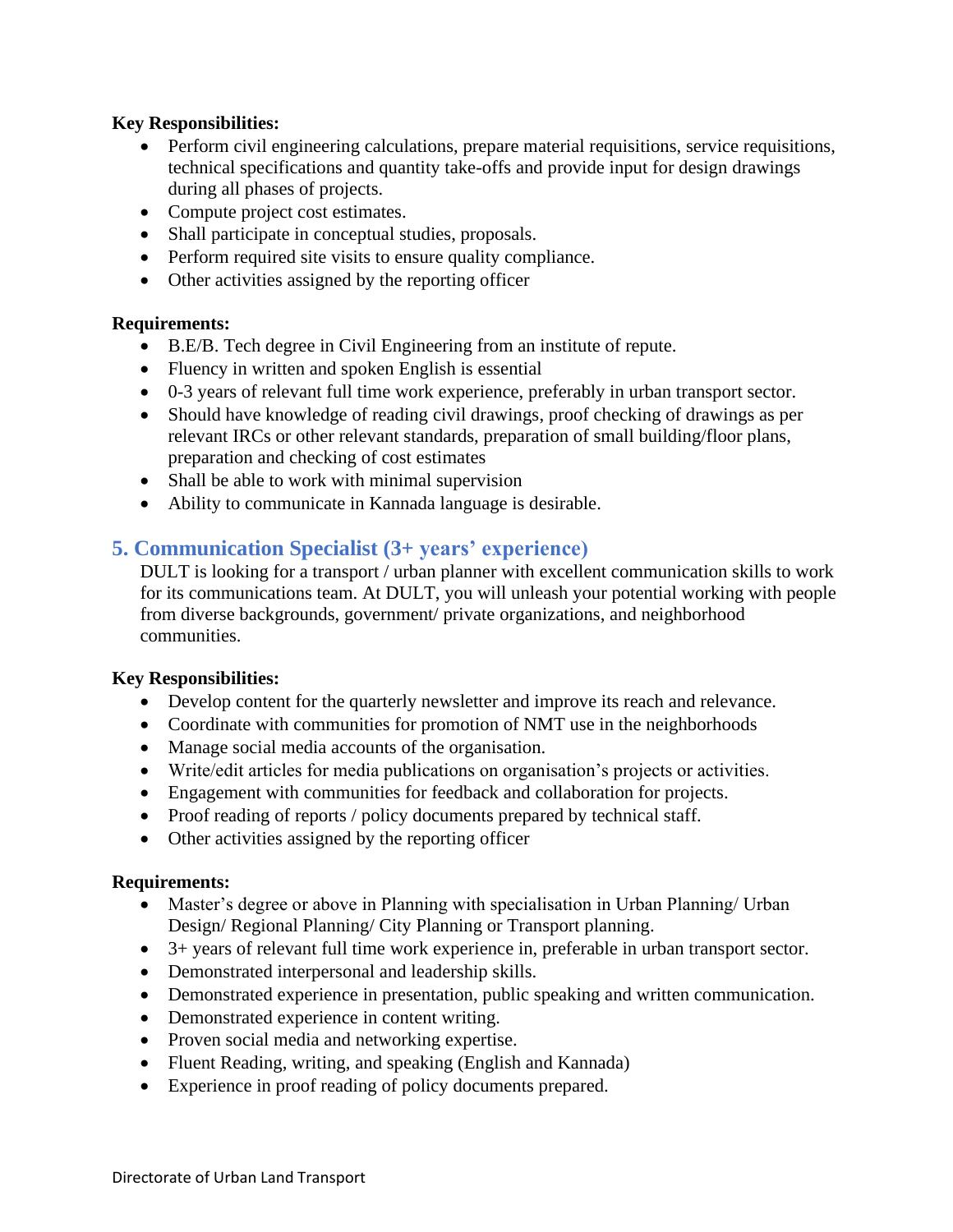# **6. Assistant/Associate Urban Planner (0-6 years' experience)**

DULT is looking for a highly qualified, motivated and creative person to work on sustainable urban projects that would help promote walking, non-motorized transport, various scales of public transport systems, intermodal hubs, place making, etc. This is an exciting and challenging opportunity to impact the quality of urban life and place making in various cities of Karnataka.

## **Key Responsibilities:**

- Preparing conceptual and schematic design drawings as per the Planning  $&$  Design norms, municipal by-laws, and technical requirements of industry.
- Preparation of master plans, infrastructure plan, TOD plans, landscape plans.
- Preparing presentation, drawings, reports, with efficient documentation and organization of data.
- Undertaking urban development initiatives as per the priorities of state governments
- Support in initiatives like Monsoon Studio, Cycle Day etc.

## **Requirements:**

- Master's degree or above in Planning with specialisation in Urban Planning/ Urban Design/ Regional Planning/ City Planning or relevant field
- 0-6 years of relevant full-time work experience in planning / designing /implementation/ researching urban transport systems.
- Experience in preparation of Master Plans/infrastructure plans/neighbourhood plan/ Street Vending Plans/ Landscaping is desirable.
- Ability to present technical information in a clear and concise manner (reports/ presentations), with excellent demonstrated skills in English.
- Ability to communicate in Kannada language is desirable.

# **7. Assistant/ Associate Transport Planner (0-6 years' experience)**

DULT is looking for well qualified and motivated professionals to work on sustainable urban transport projects like promotion of non-motorized transport, various scales of public transport systems, develop multi-modal integration solutions, plan for implementation of demand management measures, etc. This is an exciting and challenging opportunity to impact the quality of transportation in various cities of Karnataka.

## **Key Responsibilities:**

- Design and execute data collection activities with adherence to timelines and attention to quality of output
- Develop designs for development of safe non-motorized transport infrastructure in urban areas
- Conduct high quality research to inform planning and project development through best practices for NMT, public transport, shared mobility (mobility-as-a-service), multi-modal integration and demand management
- Collaboratively with other departments, NGOs, research institutes and government bodies at the city level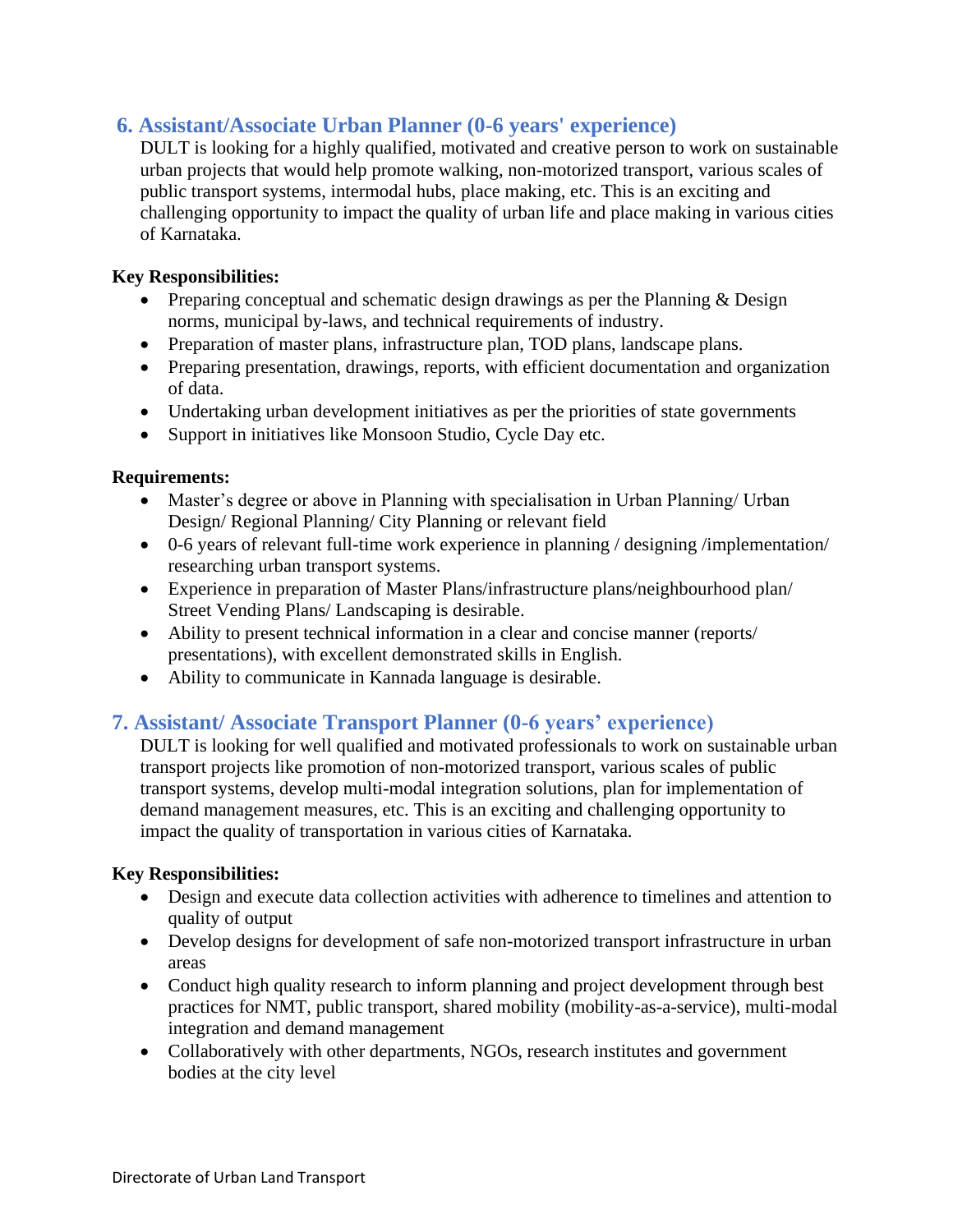- Support in preparing technical articles, policy analysis notes, research reports, presentations, other knowledge products and documentation materials.
- Support senior staff to convene meetings with different organizations and sectors of expertise to develop holistic planning processes and to fortify cross-sectoral collaboration
- Travel within the state for site visits and consultations as and when needed
- Any other responsibilities assigned by reporting officer

## **Requirements:**

- Master's degree or above in Transportation Engineering / Transportation Planning/ Urban Planning with specialization in Transport Planning / Economics with specialization in Transport Economics, or equivalent.
- 0-6 years of relevant full-time work experience in planning / designing /implementation/ researching urban transport systems.
- Should have planned and administered data collection activities like traffic counts, opinion surveys, household surveys, O-D surveys, etc. necessary for urban transport projects
- Strong ability to employ qualitative and quantitative analytical methods relevant of urban transport; familiarity with statistical analysis of urban transport data, micro & macro simulation modelling and geographic information systems is essential.
- Ability to present technical information in a clear and concise manner (reports/ presentations), with excellent demonstrated skills in English.
- Ability to communicate in Kannada language is desirable.

# **8. Chief Technical Officer**

DULT is looking for a transport/urban planner with a minimum of 15 years of experience working on government projects, with a good grounding in policy/strategy formulation. This is an exciting and challenging opportunity to impact the quality of transportation in various cities of Karnataka.

## **Key Responsibilities:**

- Develop strategies, policy and plans to promote non-motorized transport in urban areas
- Analyse appropriateness of public transport systems for various cities (tier-I, II & II) and develop strategies for implementation and promotion of public transport systems in those cities
- Conduct high quality research to inform planning and project development through best practices for NMT, public transport, shared mobility (mobility-as-a-service), multi-modal integration and demand management
- Design and manage projects from the preparatory phase to data collection to the onground implementation to delivery, with adherence to timelines and attention to quality of output
- Liaise with other departments and government bodies at the city level
- Prepare technical articles, policy analysis notes, research reports, presentations, other knowledge products and documentation material